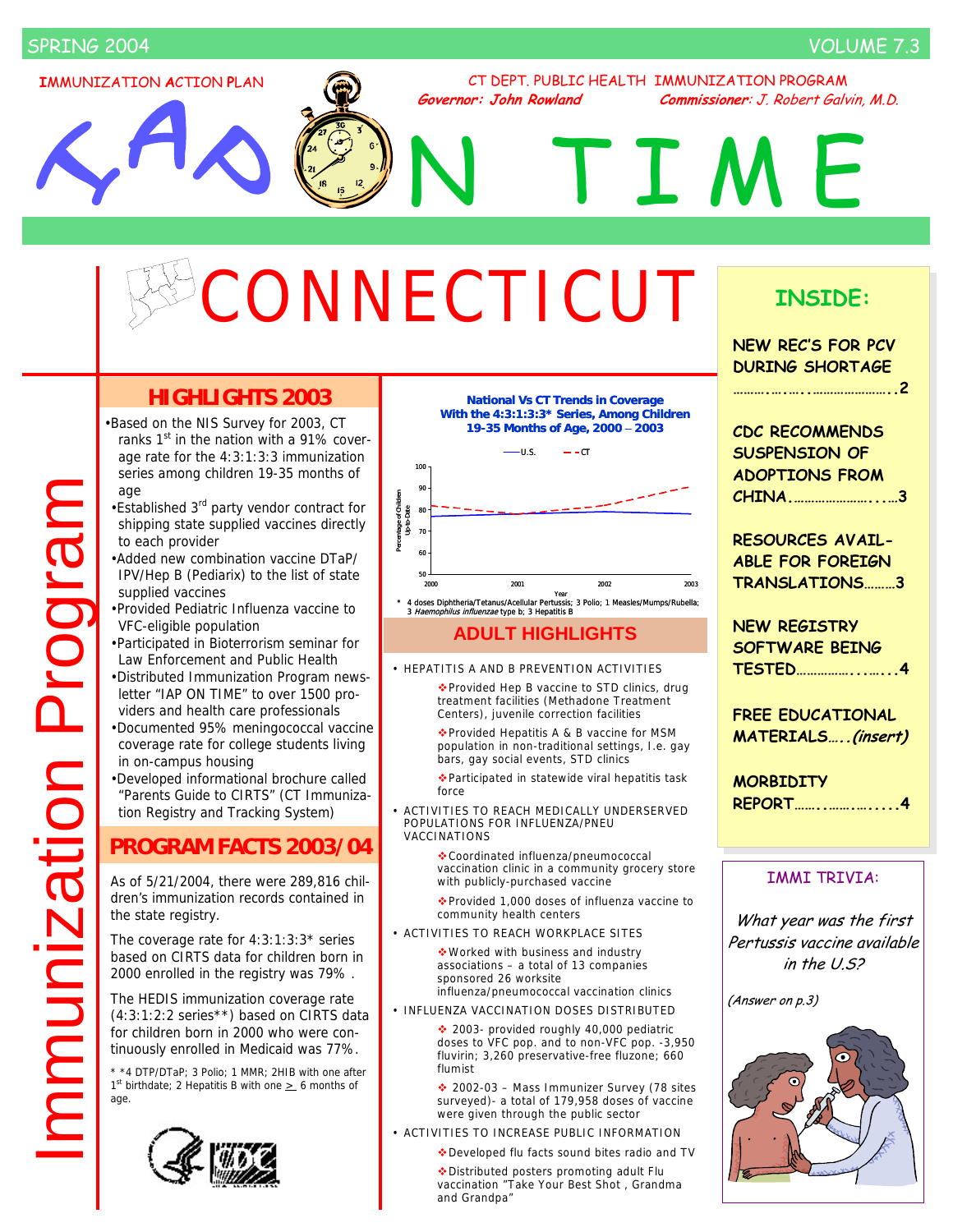

## **PCV (PREVNAR)**

#### REVISED RECOMMENDATIONS FOR USE OF STATE-SUPPLIED PCV

CDC, in consultation with the American Academy of Pediatrics, the American Academy of Family Physicians, and the Advisory Committee on Immunization Practices is recommending that all healthcare providers, regardless of their current inventory, temporarily discontinue routine use of both the third and fourth doses of pneumococcal conjugate vaccine for healthy children. Health-care providers should continue to administer a full four dose series to children at increased risk for severe pneumococcal disease. Records should be maintained for children whose third and fourth doses are deferred until such time that supplies are adequate.

 Wyeth Vaccines, the manufacturer of Prevnar, has produced materials to keep track of children whose shots have been deferred. To order materials, contact John McMillian at (888) 685-5962 ext. 73454 or e-mail at mcmillij@wyeth.com.

**As of March 2, 2004, the use of state-supplied PCV is restricted to only those VFC-eligible children 2-12 months of age for doses 1 and 2 of the series. The only exception is for children at increased risk for severe disease who can continue to be administered a routine 4 dose series.** 

As a reminder, VFC-eligible children include children who are: 1) enrolled in Medicaid; 2) uninsured; 3) American Indian or Alaskan Native; or 4) underinsured (children whose health insurance does not include vaccinations).

It is critical that all physicians follow this recommendation, regardless of their current vaccine supply. CDC published an article in the March 5, 2004 edition of the Morbidity and Mortality Weekly Review (MMWR) describing the new recommendation. Updated information about the national PCV supply can be accessed at: www.cdc.gov/nip/news/shortages/default.htm

# **INFLUENZA**

#### **Influenza Vaccine Supply and Production**

2004-2005 Influenza Vaccines Strains

The Vaccines and Related Biological Products Advisory Committee (VRBPAC) of the Food and Drug Administration (FDA) met on February 18-19 and March 17, 2004 to determine the influenza vac-

cine formulation for the U.S. during the upcoming season. The formulation includes one virus from last year's vaccine (A/New Caledonia/20/99 (H1N1)-like] and two new viruses [A/ Fujian/411/2002(H1N2-like) and B/Shanghai/361/2002-like].

#### Projection for 2004-2005 Influenza Vaccine Supply

The three manufacturers anticipate total influenza vaccine production of between 90-100 million doses. Total production for last year was 86.9 million doses.

#### Place Orders for influenza vaccine

Healthcare providers should place influenza vaccine orders now if they have not already done so. Distributors began taking orders in December of 2003. Additional information on sources of vaccine can be found at www.hidanetwork.com/govtrelations/flulinks.asp, a service provided by the Health Industry Distributors Association.

#### **Selected Recommendations for 2004-05 Influenza Season**

- k Vaccinate **all** infants and children ages 6-23 months and 3-4 years old with underlying conditions with inactivated influenza vaccine.
- $\oplus$  Influenza vaccine will be provided by the state through the VFC Program to immunize all VFC-eligible children 6-23 months of age, their household contacts and all VFC eligible high-risk individuals 2-18 years of age.
- $\Theta$  Vaccinate all women who will pregnant at any time during influenza season.
- $\odot$  Live attenuated influenza vaccine can be used instead of inactivated vaccine for anyone aged 5-49 years except persons with a medical contraindication for vaccination (e.g. reactive airway disease, diabetes, immunosuppression), pregnant women, persons with a history of Guillain-Barre Syndrome and children of adolescents receiving aspirin therapy or other salicylates.

#### **Update on Medicare Payment for Influenza Vaccine Purchase and Administration**

- **E** Based on Medicare's 2004 Physician Fee Schedule, the average payment rate for administration of influenza vaccine to Medicare beneficiaries has increased form \$7.72 to \$8.21 per dose. Rates vary by locale and range from \$5.68 to \$13.72. Once these rates are posted on the Center for Medicaid Services (CMS) website, the Influenza Vaccine Bulletin will provide a link to the information so that people wishing to determine payment rates for their respective locales may do so.
- $\Theta$  The Medicare payment rate for influenza vaccine has not yet been determined but is expected to be similar to last year's \$9.95 per dose. (The payment for vaccine is in addition to payment for it's administration.)

#### **UPDATE ON MEASLES OUTBREAK IN ADOPTEES FROM CHINA**

On April 16th the CDC recommended a temporary suspension of adoption proceedings for children in the Zhuzhou Child Welfare Institute in the Hunan Province of China due to an ongoing outbreak of measles. To date 6 cases of measles have been laboratory confirmed with 3 more suspected among children recently adopted from the institute. CDC is working with the Chinese Ministry of Health and the Central China Adoption Agency to initiate control measures and prevent further spread of measles among adopted children. The last confirmed case of measles in Connecticut occurred in 2001 in a parent who adopted a child from China.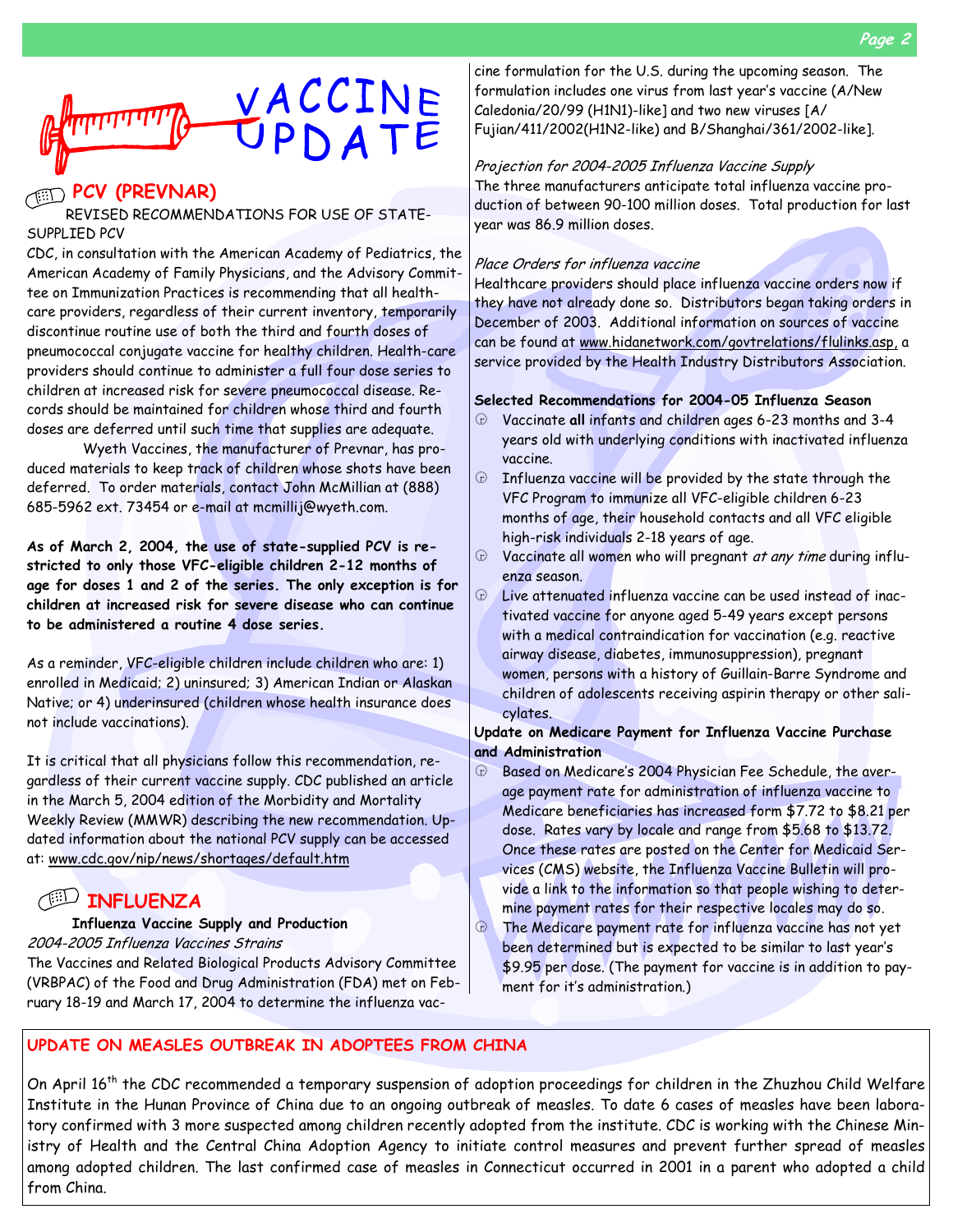

# **NEW CIRTS ARRIVAL!**

The new web-enabled registry is scheduled<br>to be installed at the State Health Departto be installed at the State Health Department in late May with testing to begin shortly thereafter. Testing will continue into the summer.

# **REVIEW YOUR 2-YEAR-OLD CLEAN-UP REPORT**

Goldenrod (2-year-old, clean-up) reports have gone out to all practices to make one last attempt to bring all 2 year olds (born in 2001) up-to-date with their primary series of vaccinations. Up-to-Date is defined as 4 DTaP, 3 polio, 1 MMR, Hib given age appropriately, and 3 hepatitis B. If your practice has not yet submitted this report, or needs any help with pulling charts, copying histories, entering data, or fol-

> ã.  $\circledcirc$

 $\bullet$ 

 $\bullet$ 

 $\bullet$ 

 $\bullet$ 

 $\bullet$ 

 $-0$ 

 $\bullet$ 

 $\theta$ 

 $\circledcirc$ 

 $\circledcirc$ 

 $\bullet$  $-\bullet$ 

 $\circledcirc$ 

lowing up with families who have missed appointments or need outreach, please contact your local IAP Coordinator (see side bar) The immunization rate for your practice will be generated from these reports, so please take 5 minutes to review the report to determine which children are not up-to-date.

# **Looking for a CPT Code?...**

A list of CPT codes for all vaccines licensed in the U.S. can be found at:

www.cdc.gov/nip/registry/cpt.htm



To maintain optimal efficacy of your vaccine, pediatric practices are encouraged to use a statesupplied digital, continuous-read thermometer to monitor their refrigerator temperatures. Those practices currently using one should remember:

- $\circledast$  Temperatures still must be recorded twice per day (a.m. and p.m.)
- $\oplus$  The dial should be checked daily for spikes or dips

For replacement ink cartridges and graphs, please call Tim Egan at the State Immunization Program (860) 509-7929

# **Having trouble interpreting foreign immunization records?**

#### Try these resources:

**Embassy Chart** (J Tsotsonis, 1998). A 30" x 40" immunization wallchart in 24 languages that helps you read foreign shot records; costs \$75 plus \$8.50 shipping and handling. Call 508-778-5646 or go to: www.embassyproject.net



**Translation of Vaccine-Related Terms into English** (Immunization Action Coalition). This document lists more than 180 immunization-related terms in multiple languages. To access a copy, go to: www.immunize.org/izpractices/p5121.pdf

**Vaccines and Biologics Used in U.S. and Foreign Markets** (Immunization Action Coalition). This document lists more than 300 vaccine products or trade names that are or have been used in the U.S. and international markets. The list includes products manufactured in more than 25 countries worldwide. To access a copy, go to:www.immunize.org/izpractices/p5120.pdf

**Uncas**  Ginny Haas

(860) 823-1189

**Waterbury**  Randy York (203) 346-3907

**West Haven**  Betty Murphy

**Windham**  Karin Davis (860) 423-4534

**Local IAP Coordinators** 

**Bridgeport**  Conrado Barzaga (203) 396-8384

**Danbury**  Irene Litwak (203) 730-5240

**East Hartford**  Rory Angulo (860) 291-7390

**Hartford**  Leticia Marulanda (860) 547-1426 X7033

> **Meriden**  Kate Baker (203) 630-4251

> **Middletown**  Loreen Gawel (860) 344-3471

**Naugatuck Valley**  Maritza Rosado (203) 924-9548

**New Britain**  Ramona Anderson (860) 612-2777

**New Haven**  Jennifer Rich (203) 946-7097

**New London**  Susan Curcio (860) 447-8322

**Northeast Region**  Danielle Baillargeon (860) 928-6541 X2013

> **Norwalk**  Pam Bates (203) 854-7728

> **Stamford**  Susan Leifer (203) 977-5098

**Torrington**  Sue Sawula (860) 489-0436

(203) 937-3665

Answer: The first Pertussis vaccine available in the U.S. was a whole cell DTP vaccine in 1949.